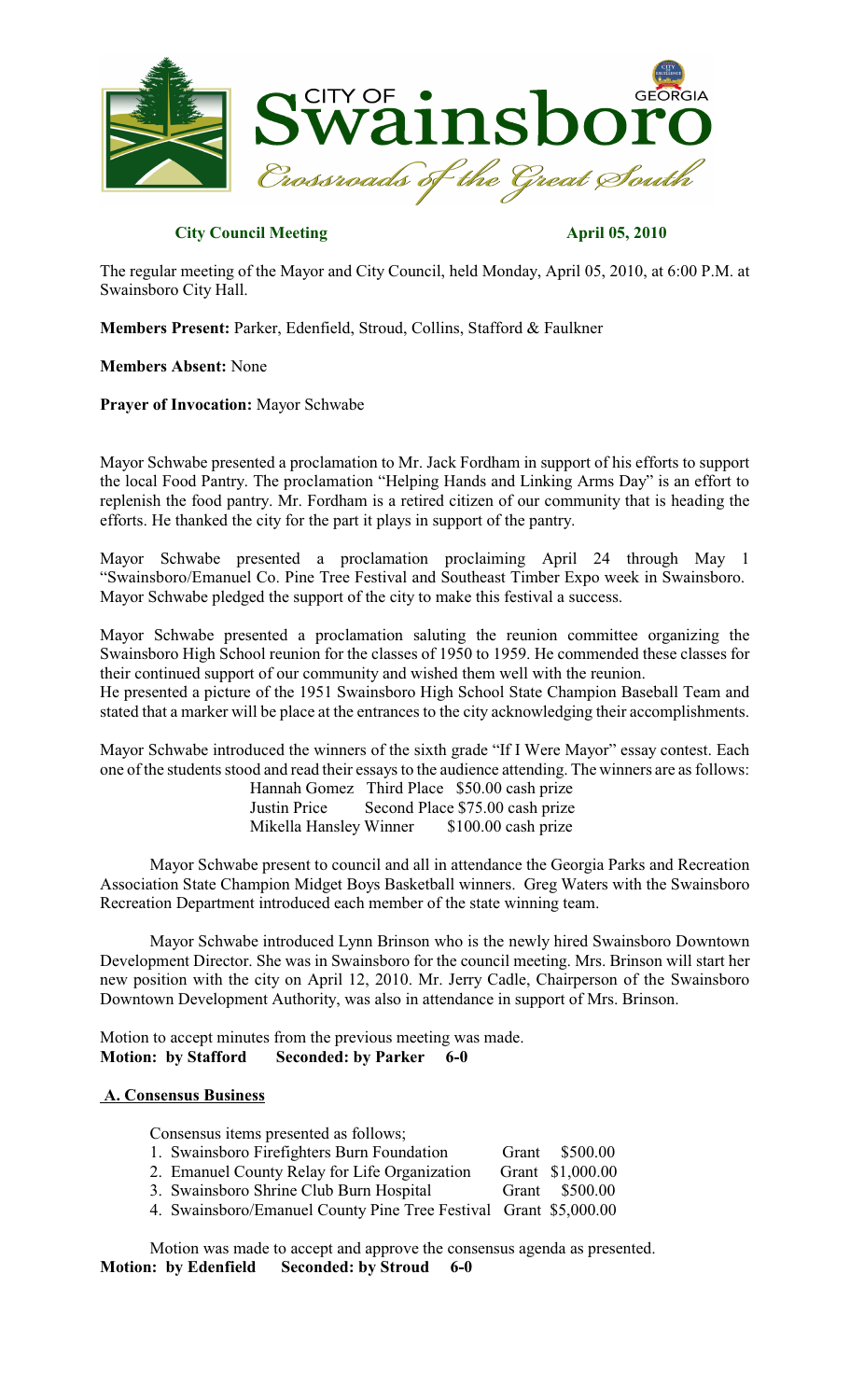# **B. New Business**

1. Council heard the request for alcoholic beverage application from Mengzia Lui dba New Great Wall 537 South Main St. Questions about the application prompted council to postpone this request to a later meeting.

2. Mr. John Brantley with Tomlinson Funeral Home approached council with the idea of erecting a flag pole in the city cemetery honoring the fallen veterans in our community. He stated that Tomlinson Funeral Home would like to install a 35ft flagpole in a memorial garden. A drawing of the garden was passed around for council to see. He asked if the city would landscape the area and provide a light for the flag. Mr. Brantley, Mayor Schwabe and Adm. Lawson met in the cemetery and found a location suitable for the project. The location chosen was the southeast corner of the intersection of Martin Luther King Blvd and Lewis St. Motion was made to accept the project as presented.

# **Motion: by Stafford Seconded: by Edenfield 6-0**

# **C. Old Business**

1. Council heard the zoning ordinance request on the C6-D Zoning change. Adm. Lawson reported that a Public Hearing was held at 5:30 on March 1, 2010 and members of the Downtown Development Authority were in attendance to support the change. No one was present in opposition to the change. Motion was made to approve the ordinance as written.

**Motion: by Stafford Seconded: by Stroud 6-0**

2. Council considered the application to GEFA for a \$1,000,000.00 water loan/grant. This money will replace a water tank that is in bad need of replacement. Council discussed the repayment plan considering many options. Council then decided to go ahead with the application with the option of not raising water rates and setting aside a dedicated deposit to secure the loan and then possibly paying the balance with the upcoming SPLOST funds. Motion was made to submit the application.

# **Motion: by Faulkner Seconded: by Edenfield 6-0**

3. Council will consider the a "Community Redevelopment Tax Incentive Program" . This program is designed to tax blighted property at an increased rate. Mayor Schwabe pointed out that a couple of changes had been made since the original presentation. The changes are included in the proposed ordinance as follows. This will be the first reading of the ordinance.

Chapter 18

# **BUSINESS LICENSEES AND REGULATIONS**

# **ARTICLE XII. Community Redevelopment Tax Incentive Program**

## **Sec. 18-360. Purpose.**

The existence of real property which is maintained in a blighted condition increases the burden of the state and local government by increasing the need for government *services,* including but not limited to social services, public safety services, and code enforcement services. Rehabilitation of blighted property decreases this need for such government services.

In furtherance of its objective to eradicate conditions of slum and blight within, the city, this city council, in exercise of the powers granted to municipal corporations at Chapter 61, Urban Redevelopment, of Title 36 of the Official Code of Georgia Annotated, has designated those areas of the city where conditions of slum and blight are found or are likely to spread.

In recognition of the need for enhanced governmental services and in order to encourage private property owners to maintain their real property and the buildings, structures and improvement thereon in good condition and repair, and as an incentive to encourage community redevelopment, a community redevelopment tax incentive program is hereby established as authorized by Article IX, Section II, Paragraph VII(d) of the 1983 Constitution of the State of Georgia.

## **Sec. 18-361. Definitions.**

Blighted property, blighted, or blight means any urbanized or developed property which:

(1) Presents two or more of the following conditions:

- a. Uninhabitable, unsafe, or abandoned structure;
- b. Inadequate provisions for ventilation, light, air, or sanitation;

c. An imminent harm to life or other property caused by fire, flood, hurricane, tornado, earthquake, storm, or other natural catastrophe respecting which the governor has declared a state of emergency under the state law or has certified the need for disaster assistance under federal law; provided, however, this division shall not apply to property unless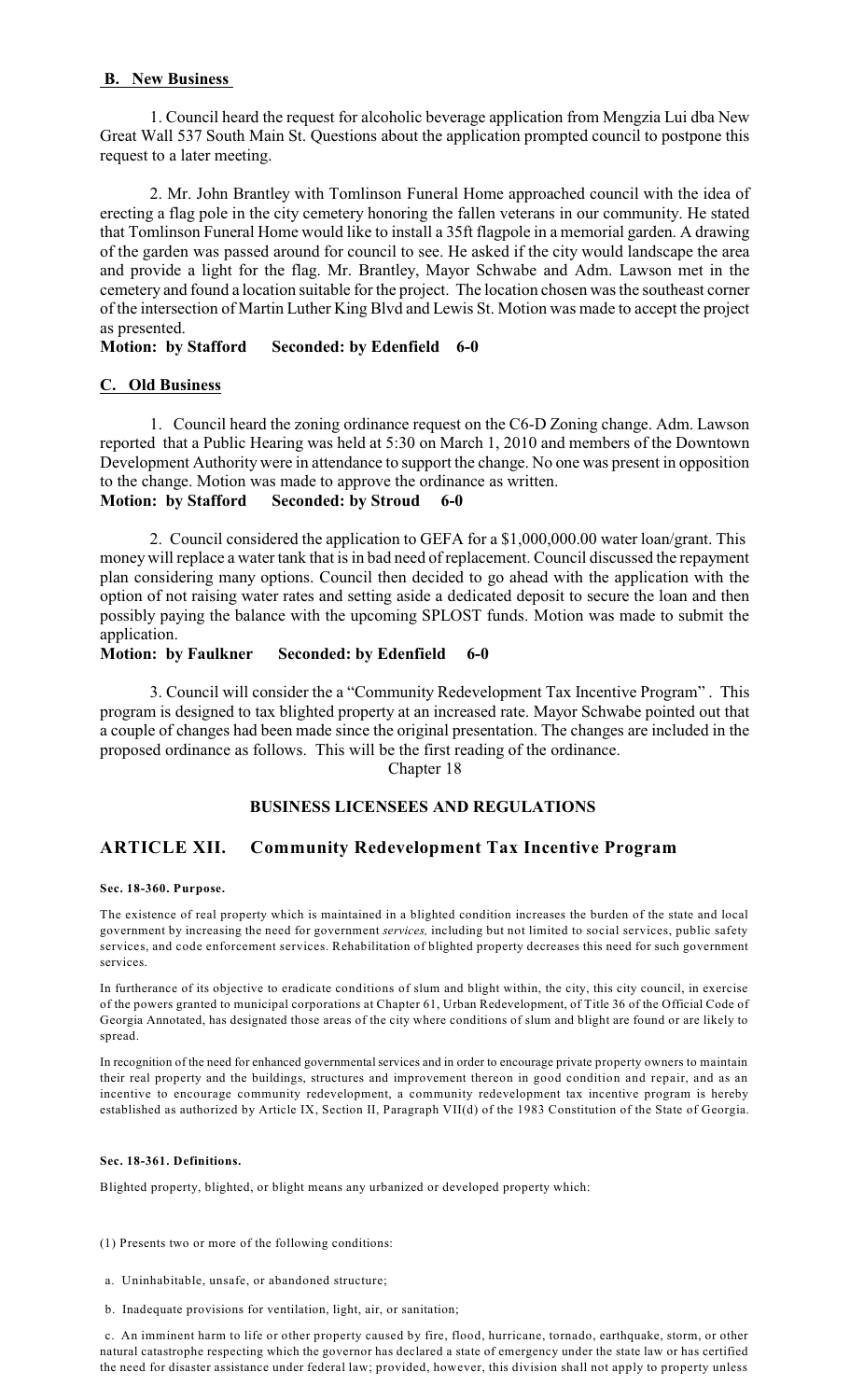the relevant public agency has given notice in writing to the property owner regarding specific harm caused by the property and the owner has failed to take reasonable measures to remedy the harm;

d. A site identified by the federal Environmental Protection Agency as a superfund site pursuant to 42 U.S.C. Section 9601, et seq., or having environmental contamination to an extent that requires remedial investigation or a feasibility study;

e. Repeated illegal activity on the individual property of which the property owner knew or should have known; or

f. The maintenance of the property is below state, county, or municipal codes for at least one year after written notice of the code violation to its owner; and

(2) Is conducive to ill health, transmission of disease, infant mortality, or crime in the immediate proximity of the property.

Property shall not be deemed blighted solely because of esthetic conditions.

Building Inspector means a certified inspector possessing the requisite qualifications to determine minimal code compliance.

Community redevelopment means any activity, project, or service necessary or incidental to achieving the redevelopment or revitalization of a redevelopment area or portion thereof designated for redevelopment through an urban redevelopment plan or though local ordinances relating to the repair, closing, and demolition of buildings and structures unfit for human habitation.

Governing authority means the Planning Commission of the City of Swainsboro, a Georgia municipal corporation.

Millage or millage rate means the levy, in mills, which is established by the governing authority for purposes of financing, in whole or in part, the levying jurisdiction's general fund expenses for the fiscal year.

Person means such individual(s), partnership, corporations, business entities and associations which return real property for ad valorem taxation or who are chargeable by law for the taxes on the property.

Public officer means the city administrator or such officer or employee of the city as designated by the city administrator to perform the duties and responsibilities hereafter set forth in this article.

### **Sec. 18-362. Levy of increase ad valorem tax on blighted real property.**

There is hereby levied on all real property within the city which has been officially identified as maintained in a blighted condition an increased ad valorem tax by applying a factor of five (5.0) to the millage rate applied to the property, so that such property shall be taxed at a higher millage rate generally applied in the municipality, or otherwise provided by general law; provided, however, real property on which there is situated a dwelling house which is being occupied as the primary residence of one or more persons shall not be subject to official identification as maintained in a blighted condition and shall not be subject to increased taxation.

Such increased ad valorem tax shall be applied and reflected in the first tax bill rendered following official designation of a real property as blighted.

Revenues arising from the increased rate of ad valorem taxation shall, upon receipt, be segregated by the city administrator and used only for community redevelopment purposes, as identified in an approved urban redevelopment program, including defraying the cost of the city's program to close, repair, or demolish unfit building and structures.

#### **Sec. 18-363. Official identification of property maintained in blighted condition.**

(a) In order for a parcel of real property to be officially designated as maintained in a blighted condition and subject to increased taxation, the following steps must be completed:

(1) An inspection must be performed on the parcel of property. In order for an inspection to be performed,

a. A request may be made by the public officer or by at least five residents of the city for inspection of a parcel of property, said inspection to be based on the criteria as delineated in ordinance, or

b. The public officer may cause a survey of existing housing conditions to be performed, or may refer to any such survey conducted or finalized within the previous five years, to locate or identify any parcels which may be in a blighted condition and for which a full inspection should be conducted to determine if that parcel of property meets the criteria set out in this article for designation as being maintained in a blighted condition.

(2) A written inspection report of the findings for any parcel of property inspected pursuant to subsection (1) above shall be prepared and submitted to the public officer. Where feasible, photographs of the conditions found to exist on the property on the date of inspection shall be made and supplement the inspection report. Where compliance with minimum construction, housing, occupancy, fire and life safety codes in effect within the city are in question, the inspection shall be conducted by a certified inspector possessing the requisite qualifications to determine minimal code compliance.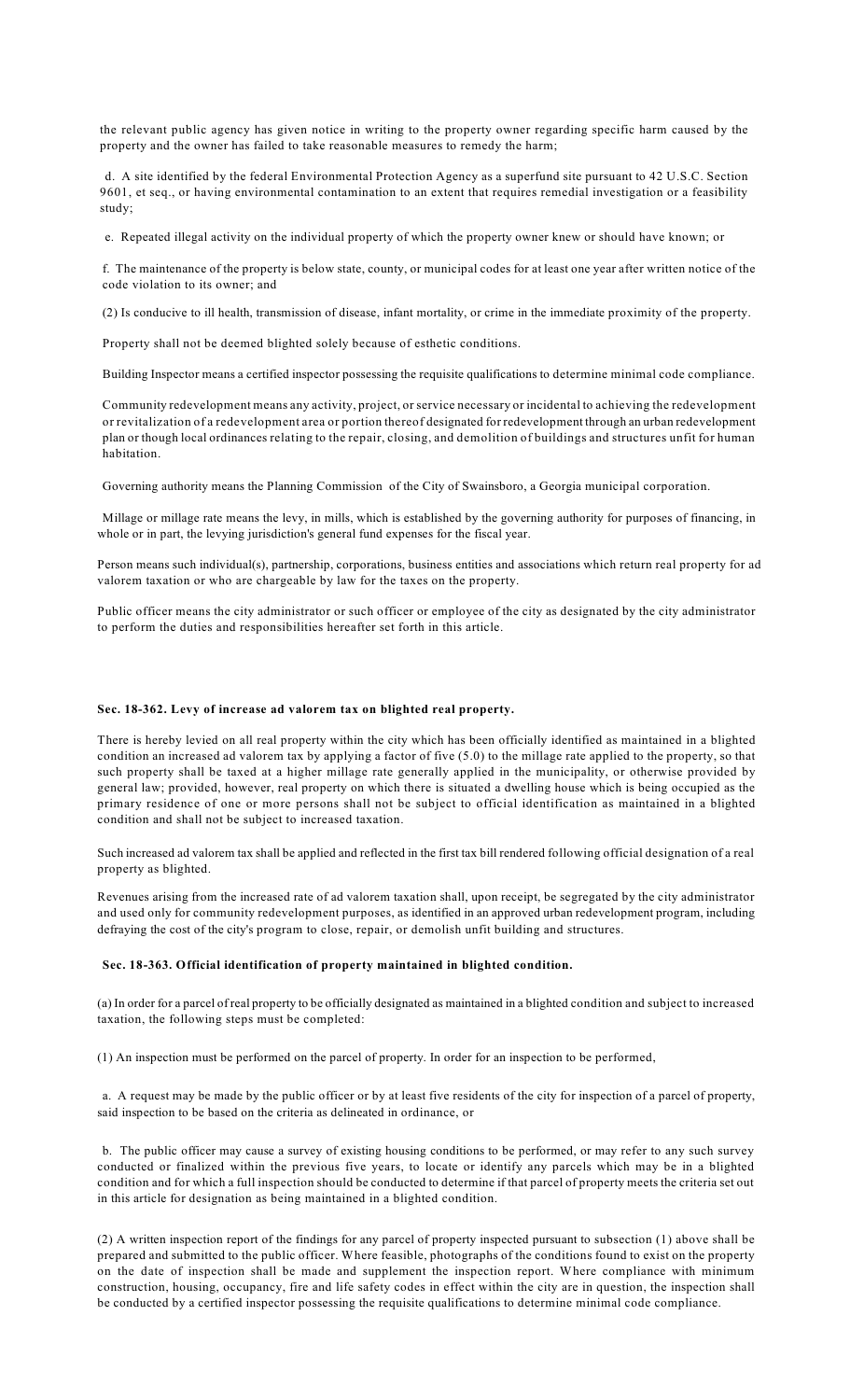(3) Following completion of the inspection report, the public officer shall make a determination, in writing, that a property is maintained in a blighted condition, as defined by this article, and is subject to increased taxation.

(4) The public officer shall cause a written notice of his determination that the real property at issue is being maintained in a blighted condition to be served upon the person(s) shown on the most recent tax digest of Emanuel County as responsible for payment of ad valorem taxes assessed thereon; provided, however, where through the existence of reasonable diligence it becomes known to the public officer that real property has been sold or conveyed since publication of the most recent tax digest, written notice shall be given to the person(s) known or reasonably believed to then own the property or be chargeable with the payment of ad valorem taxes thereon, at the best address available.

(a) Service in the manner set forth at O.C.G.A. § 41-2-12 shall constitute sufficient notice to the property's owner or person chargeable with the payment of ad valorem taxes for purpose of this section, except that posting of the notice on the property will not be required.

(b) The written notice given to the person(s) chargeable with the payment of ad valorem taxes shall notify such person of the public officer's determination the real property is being maintained in a blighted condition and shall advise such person of the hours and location at which the person may inspect and copy the public officer's determination and any supporting documentation. Persons notified that real property of which the person(s) is chargeable with the payment of ad valorem taxes shall have 30 days from the receipt of notice in which to request a hearing before the city's municipal court. Written request for hearing shall be filed with the public officer and shall be date stamped upon receipt. Upon receipt of a request for hearing, the public officer shall notify the municipal court and the building inspector or person who performed the inspection and prepared the inspection report.

(c) Within 30 days of the receipt of a request for hearing, the municipal court clerk shall set a date, time and location

for the hearing and shall give at least ten business days notice to the person(s) requesting the hearing, the public officer and the building inspector or person who performed the inspection and prepared the inspection report. Notice of scheduled hearings shall be published as a legal advertisement in the Swainsboro Forest Blade, or other designated legal organ in Emanuel County, at least five days prior to the hearing. Hearings may be continued by the municipal court judge upon request of any party, for good cause.

(d) At the hearing, the public officer shall have the burden of demonstrating by a preponderance of the evidence that the subject property is maintained in a blighted condition, as defined by this article. The municipal court judge shall cause a record of the evidence submitted at the hearing to be maintained. Upon hearing from the public officer and/or their witnesses and the person(s) requesting the hearing and/or their witnesses, the judge of municipal court shall make a determination either affirming or reversing the determination of the public officer. The determination shall be in writing and copies thereof shall be served on the parties by certified mail or statutory overnight delivery. The determination by the court shall be deemed final. A copy of such determination shall also be served upon the Tax Commissioner of Emanuel County, who shall include the increased tax on the next regular tax bill rendered on behalf of the city.

(e) Persons aggrieved by the determination of the court affirming the determination of the public officer may petition the Superior Court of Emanuel County for a writ of certiorari within 30 days of issuance of the court's written determination.

## **Sec. 18-364. Remediation or redevelopment to remove designation of blighted condition.**

(a) A property owner or person(s) who is chargeable with the payment of ad valorem taxes on real property which has been officially designated pursuant to this article as property maintained in a blighted condition may petition the public officer to lift the designation, upon proof of compliance with the following:

(1) Completion of work required under a plan of remedial action or redevelopment approved by the city's planning and development director which addresses the conditions of blight found to exist on or within the property, including compliance with all applicable minimum codes; or

(2) Completion of work required under a court order entered in a proceeding brought pursuant to the Code of Swainsboro, Georgia.

(b) Before action on a petition to lift the designation, the public officer shall cause the property to be thoroughly inspected

by a building inspector who, by written inspection report, shall certify that all requisite work has been performed to applicable code in a workmanlike manner, in accordance with the specifications of the plan of remedial action or redevelopment, or applicable court order. Upon finding required work to be satisfactorily performed, the public officer shall issue a written determination that the real property is no longer maintained in a blighted condition. Copies of this determination shall be served upon the person(s) chargeable with the payment of ad valorem taxes, and upon the Tax Commissioner of Emanuel County.

 $(c)$ All plans for remedial action or redevelopment shall be in writing, signed by the person(s) chargeable with the payment

of ad valorem taxes on the real property and the director of the city's planning and development department, and contain the following:

(1) The plan shall be consistent with the city's comprehensive plan and all laws and ordinances governing the subject

property, and shall conform to any urban redevelopment plan adopted for the area within which the property lies;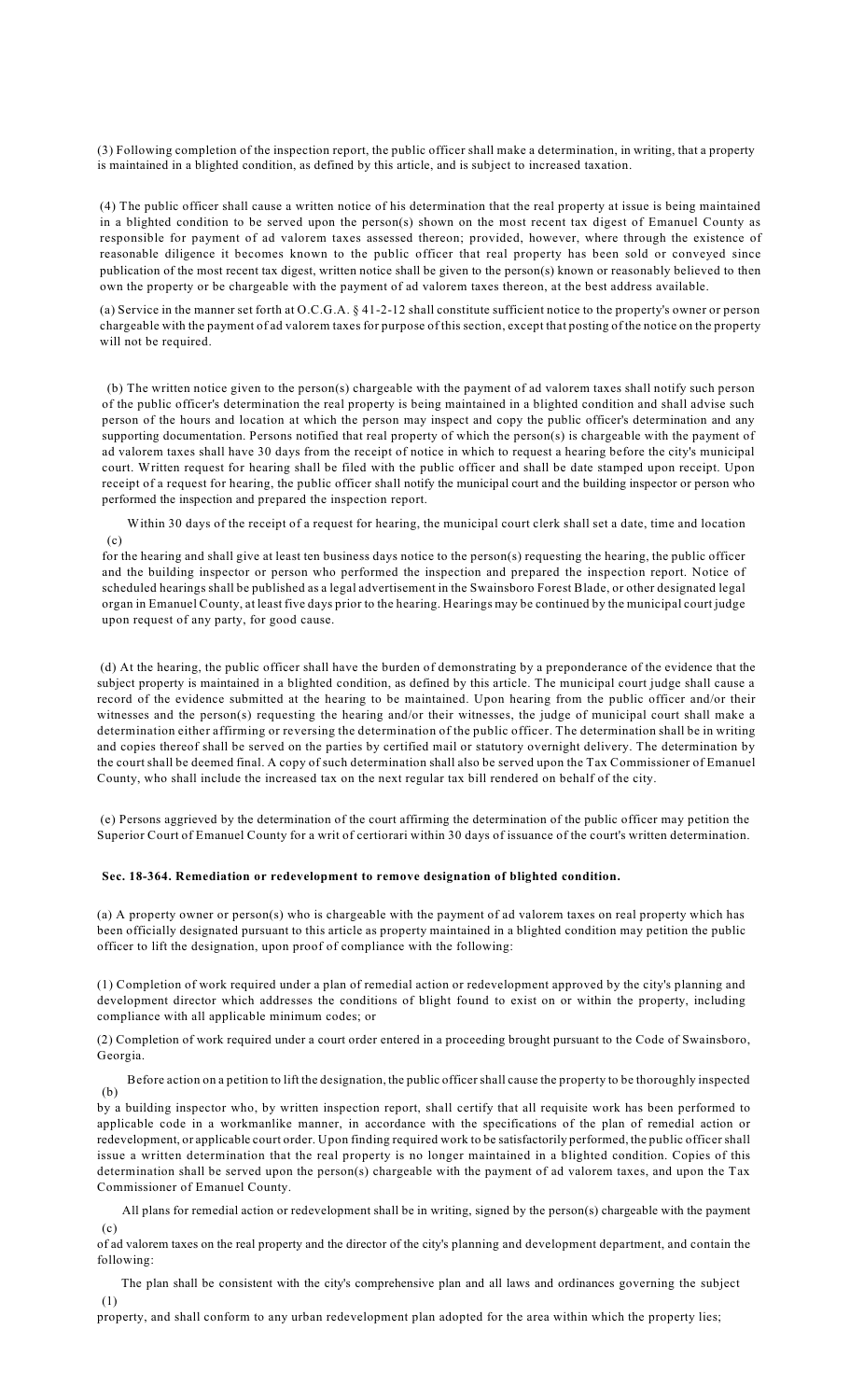(2) The plan shall set forth in reasonable detail the requirements for repair, closure, demolition, or restoration of

existing structures, in accordance with minimal statewide codes; where structures are demolished, the plan shall include provisions for debris removal, stabilization and landscaping of the property;

(3) On parcels of five acres or greater, the plan shall addressthe relationship to local objectives respecting land uses, improved traffic, public transportation, public utilities, recreational and community facilities, and other public improvements;

(4) The plan shall contain verifiable funding sources which will be used to complete its requirements and show the feasibility thereof;

(5) The plan shall contain a timetable for completion of required work; and

(6) Any outstanding ad valorem taxes (state, school, county and city, including the increased tax pursuant to this article) and governmental liens due and payable on the property must be satisfied in full.

## **Sec. 18-365. Decreased rate of taxation to be applied after successful remedial action or redevelopment of blighted property. (Must be pre-approved, before work begins, by the Planning Commission, before reduction credits are allowed)**

(a) Real property which has had its designation as maintained in a blighted condition removed by the public officer, as provided in section 62-144 of this article, shall be eligible for a decrease in the rate of city ad valorem taxation by applying a factor of 0.5 to the city millage rate applied to the property, so that such property shall be taxed at a lower millage rate than the millage rate generally applied in the municipality or otherwise provided by general law; such decreased rate of taxation shall be applied beginning with the next tax bill rendered following removal of official designation of a real property as blighted. The decreased rate of taxation may be given in successive years, depending on the amount of cost expended by the person(s) chargeable with payment of ad valorem taxes on the property to satisfy its remediation or redevelopment, with every \$25,000.00 or portion thereof equaling one year of tax reduction; provided, however, that no property shall be entitled to reduction in city ad valorem taxes for more than two successive years.

(b) In order to claim entitlement for a decreased rate of taxation, the person(s) chargeable with payment of ad valorem taxes on the property shall submit a notarized affidavit to the public officer, supported by receipts or other evidence of payment, of the amount expended.

## **Sec. 18-366. Duty of public officer to provide notice to county tax commissioner.**

It shall be the duty of the public officer to notify the Tax Commissioner of Emanuel County in writing as to designation or removal of designation of a specific property as maintained in a blighted condition. Such notice shall identify the specific property by street address and tax map, block and parcel number, as assigned by the Emanuel County Tax Assessor's Office. The public officer shall cooperate with the tax commissioner to assure accurate tax billing of those properties subject to increased or reduced ad valorem taxation under this article.

# **D. Committee Reports**

**Police:** Councilperson Stafford presented the Police Report.

Police Chief Randy Ellison asked council to hire a temporary employee to replace one of the officers that is out on medical leave. This officer would work until the current employee is clear from his medical condition. Motion was made to hire Dennis Mason as a temporary employee for the Swainsboro Police Department.

**Motion: by Stroud Seconded: by Stafford 5-1 Parker opposed**

**Building and Safety:** Routine

**Executive:** No Report

**Public Works:** Councilperson Collins reported everything routine. She reported that OMI has been repairing a lot of pot holes.

Councilperson Collins reported that the city had taken bids on material needed for the grass cutting season. Adm. Lawson presented the following bids.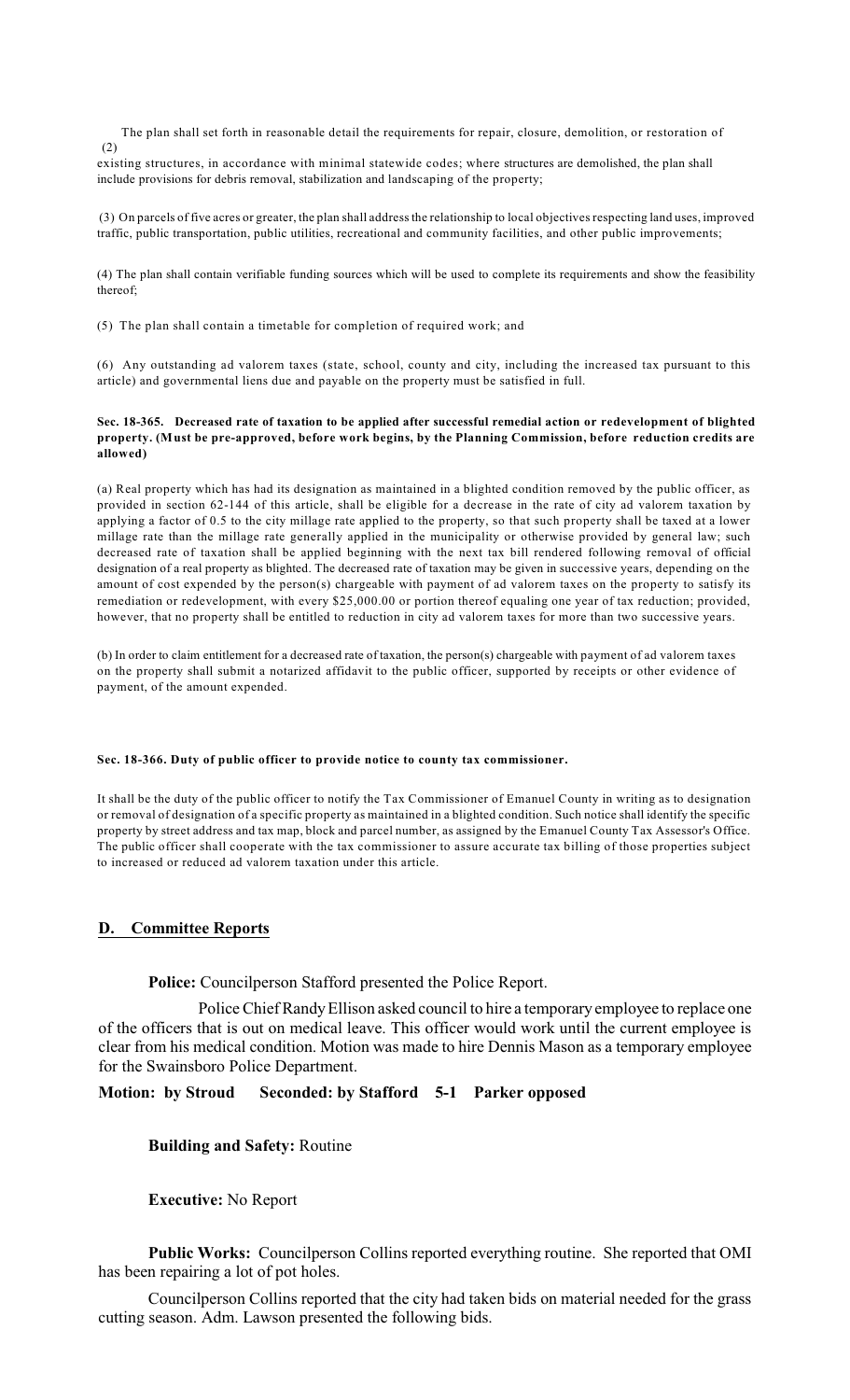For Weed Trimmers:

| John Deere | 5 @ \$236.96 each |
|------------|-------------------|
| A to $Z$   | 5 @ \$236.69 each |

Motion was made to accept the low bid and purchase the requested material.

**Motion: by Stroud Seconded: by Edenfield Passed 6-0** 

For Lawn Mowers

Sears 5 @ 199.99

WalMart 5 @ 197.00

Motion was made to accept the low bid and purchase the requested material.

**Motion: by Stroud Seconded: by Edenfield Passed 6-0** 

For Side Arm

Jenkins tractor - \$2,791.58

Motion was made to accept the low bid and purchase the requested material.

**Motion: by Stroud Seconded: by Edenfield Passed 6-0** 

Administrator Lawson presented bids for the resurfacing of Empire Expressway. He reported this is a state aid project from the Georgia Department of Transportation. The city sent out the GDOT specifications and received the following bids;

| Ellis Wood Construction                    | $-$ \$120,341.05 |
|--------------------------------------------|------------------|
| Land Care Services                         | $-$ \$129,996.35 |
| Reeves Construction Co.                    | $-$ \$133,756.85 |
| Mill Creek -MC Construction - \$196,737.00 |                  |

Motion was made to accept the low bid pending GDOT approval.

**Motion: by Stafford Seconded: by Parker Passed 6-0** 

**Recycle:** Councilperson Collins reported everything routine.

**Fire :** Mayor Pro-Tem Parker reported everything routine.

**Recreation:** Councilperson Stroud reported everything routine.

**Airport:** Mayor Schwabe had no report.

**Water & WW:**Councilperson Edenfield reported everything routine. He asked for the most recent inspections of the grease traps. Adm. Lawson stated he would get the Building Inspector to provide the requested information.

**Downtown Development:** Anthony Faris gave council an update on the Antique Mall project.

Mr. Faris informed council on the activities that would be going on in the downtown area for the Pine Tree Festival.

Mr. Faris reported that Swainsboro and the DDA would be featured in this months Georgia Trend Magazine.

Mr. Faris reported that on April 23 & 24, 2010 Swainsboro and Emanuel County would be the site of the Great Emanuel Shoot. All photographers in the areas will be asked to come to Emanuel County and shoot pictures of the area for 24 hours. The pictures will then be displayed in a show at the new Antique Mall location of April 24. Prizes will be awarded for the best photos. This project is being co-sponsored by the Forest Blade, The Emanuel Arts Guild, the Emanuel Arts Council and